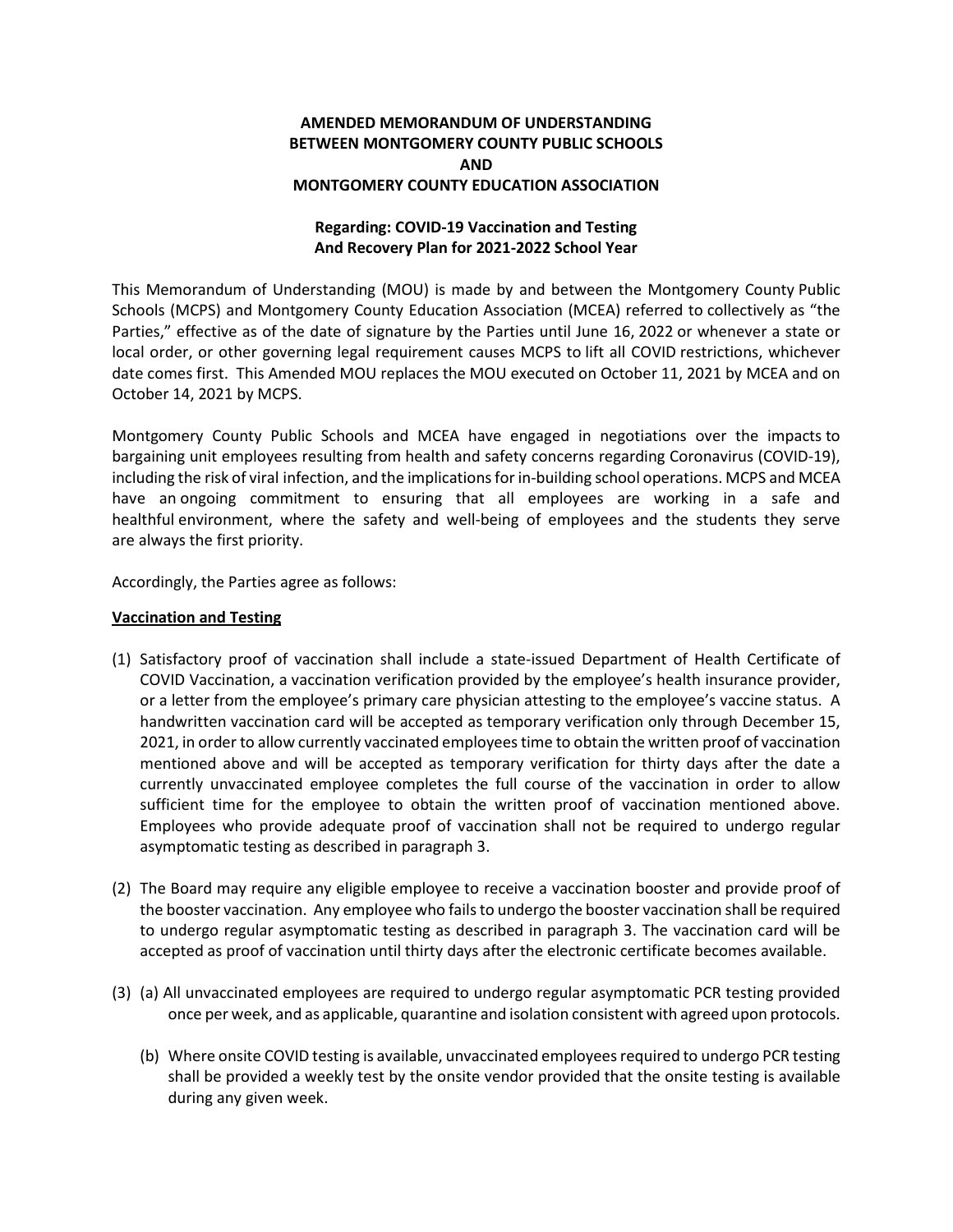- (c) In the event onsite testing is unavailable, the unvaccinated employee shall be provided up to two hours of unusual and imperative leave to be tested and may be tested at a Montgomery County Department of Health and Human Services testing site or at any other site where testing is made available at no cost to the employee, including at a location provided by MCPS. The unvaccinated employee will make every effort to schedule the test at a time when class coverage shall not be required.
- (d) Rapid COVID testing and home test kits will not satisfy the testing requirement.
- (e) An unvaccinated employee who obtains the vaccination may provide proof of completion, in accordance with paragraph 1, of the full course of the vaccination and will thereafter be relieved of the obligation to undergo regular asymptomatic testing.
- (4) It is highly recommended that anyone who seeks a vaccination consult with their healthcare provider regarding whether to obtain a COVID-19 vaccination if they have not already done so. Consultation with a healthcare provider is not required to satisfy the vaccination requirement under this agreement.
- (5) Proof of vaccination and/or booster or medical or religious exemption will be electronically submitted directly by the Employee to a central MCPS repository through a secure platform. The Board will store any records of COVID vaccination status that it receives in a confidential, secure medical record maintained separately from personnel files, and will limit access to that information to the extent possible to health professionals, those involved in the process of contact tracing, designated IT professionals whose services are necessary to maintain the document repository, those involved in coordinating MCPS' testing and/or vaccination efforts, and those involved in the leave or pay approval process.
- (6) The Board may use and disclose vaccination information that it receives for its legitimate business purposes, provided appropriate confidentiality protections are in place. Legitimate business purposes may include but are not limited to: protecting the health and safety of students, employees, and community members, those in the workplace, and business partners; managing employee leave, benefits, and accommodations; ensuring compliance with Board policies; and meeting legal and regulatory requirements. The Board will obtain the employee's consent when required to do so by applicable state or federal law before disclosing vaccination records to third parties.
- (7) Employees who are unable to receive the vaccine and/or the vaccination booster outside of the duty day shall receive up to a maximum of two hours of unusual and imperative leave per vaccination dose if they receive the vaccine and/or booster, and up to four hours on the day immediately after the date upon which the vaccination dose is received to recover from side effects during the time the employee is scheduled to work. The Board's timekeeping policies apply to the recording of vaccination time; the record must be accurate and must include all time spent obtaining the vaccine.
- (8) (a) A vaccinated employee or an unvaccinated employee with an approved medical or religious exemption who contracts COVID shall receive unusual and imperative leave for up to 80 hours during the individual's scheduled duty days, not to exceed a period of ten total days, to allow the employee to isolate as needed.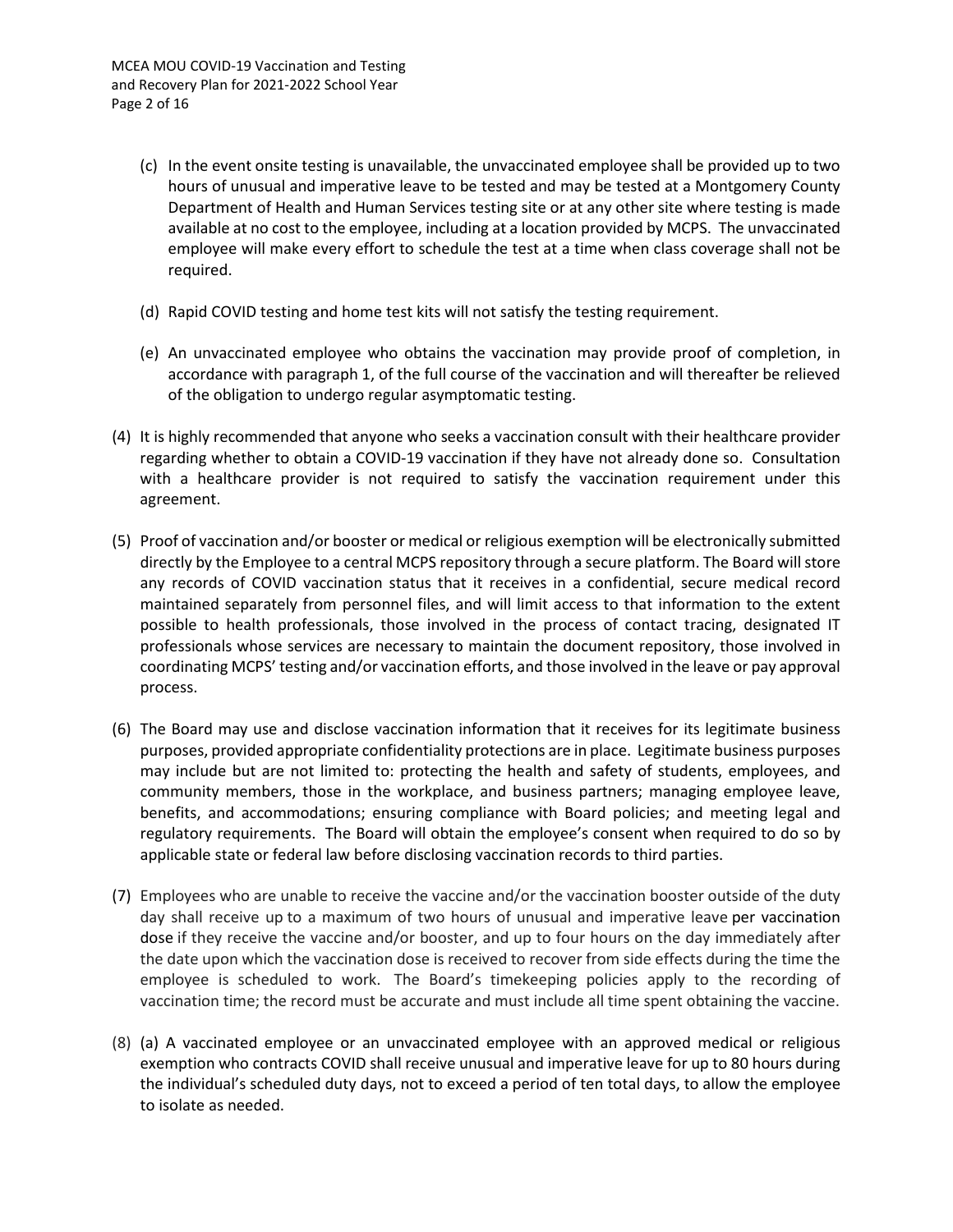(b) Unvaccinated employees without an approved medical or religious exemption who contract COVID, or are required to quarantine due to a direct exposure or close contact, shall be required to use sick, annual, personal, or unpaid leave.

(c) An employee who is required to care for a family member who has been ordered to isolate or placed in quarantine because they have contracted COVID or have had a direct exposure or close contact shall receive unusual and imperative leave for up to 80 hours during the individual's scheduled duty days, not to exceed a period of ten total days.

(d) An employee who is required to care for a dependent because the dependent's school or daycare has closed or shifted to virtual instruction due to a COVID outbreak has the choice to either take unusual and imperative leave (subject to the 80-hour limit and subsection (e) below) or, in consultation with the school administration to continue to teach virtually from a remote location. In determining whether to teach virtually, the school administration and teacher shall consider instructional and operational needs. If a teacher chooses to teach from a remote location after consultation with the school administration while isolating, students will remain in their assigned classroom and be monitored and assisted by a substitute teacher. If the school is not able to secure a substitute teacher to serve as a monitor, the school may assign a staff member who is not a teacher of record for another group (or other groups) of students.

(e) Additional hours of unusual and imperative leave may be granted on a case-by-case basis. Employees requiring additional unusual and imperative leave shall submit MCPS Form 430-1C [\(https://ww2.montgomeryschoolsmd.org/departments/forms/pdf/430-1c.pdf\)](https://ww2.montgomeryschoolsmd.org/departments/forms/pdf/430-1c.pdf) with the appropriate documentation.

(f) An employee requesting leave to care for a family member shall be required to provide documentation that the family member is required to quarantine or isolate or that the dependent's school or daycare has closed or shifted to virtual instruction due to a COVID outbreak, which will be electronically submitted directly by the employee to a central MCPS repository through a secure platform. Acceptable documentation may include a positive COVID test result, an order from the employee's home state, or a letter from the individual's physician to confirm the quarantine or isolation requirement or an official or public communication from the school or daycare to confirm the closure or shift to virtual instruction at a school or daycare.

(g) "Family" for the purposes of this section shall be defined as a spouse, child, parent, adult child incapable of self-care, sibling, or anyone who regularly lives in the employee's household, for whom the employee has a durable medical or personal representative power of attorney, or who raised the employee in lieu of a parent.

(h) Remote work performed while in isolation or in quarantine shall not count against the hours of unusual and imperative leave provided for in this Agreement.

(i) Unit members experiencing COVID-like symptoms who, per MCPS directives, stay home awaiting test results will be entitled to unusual and imperative leave for the days leading up to a negative or positive PCR test result. To ensure unit members are properly paid, they shall submit MCPS Form 430- 1C [\(https://ww2.montgomeryschoolsmd.org/departments/forms/pdf/430-1c.pdf\)](https://ww2.montgomeryschoolsmd.org/departments/forms/pdf/430-1c.pdf) with a copy of the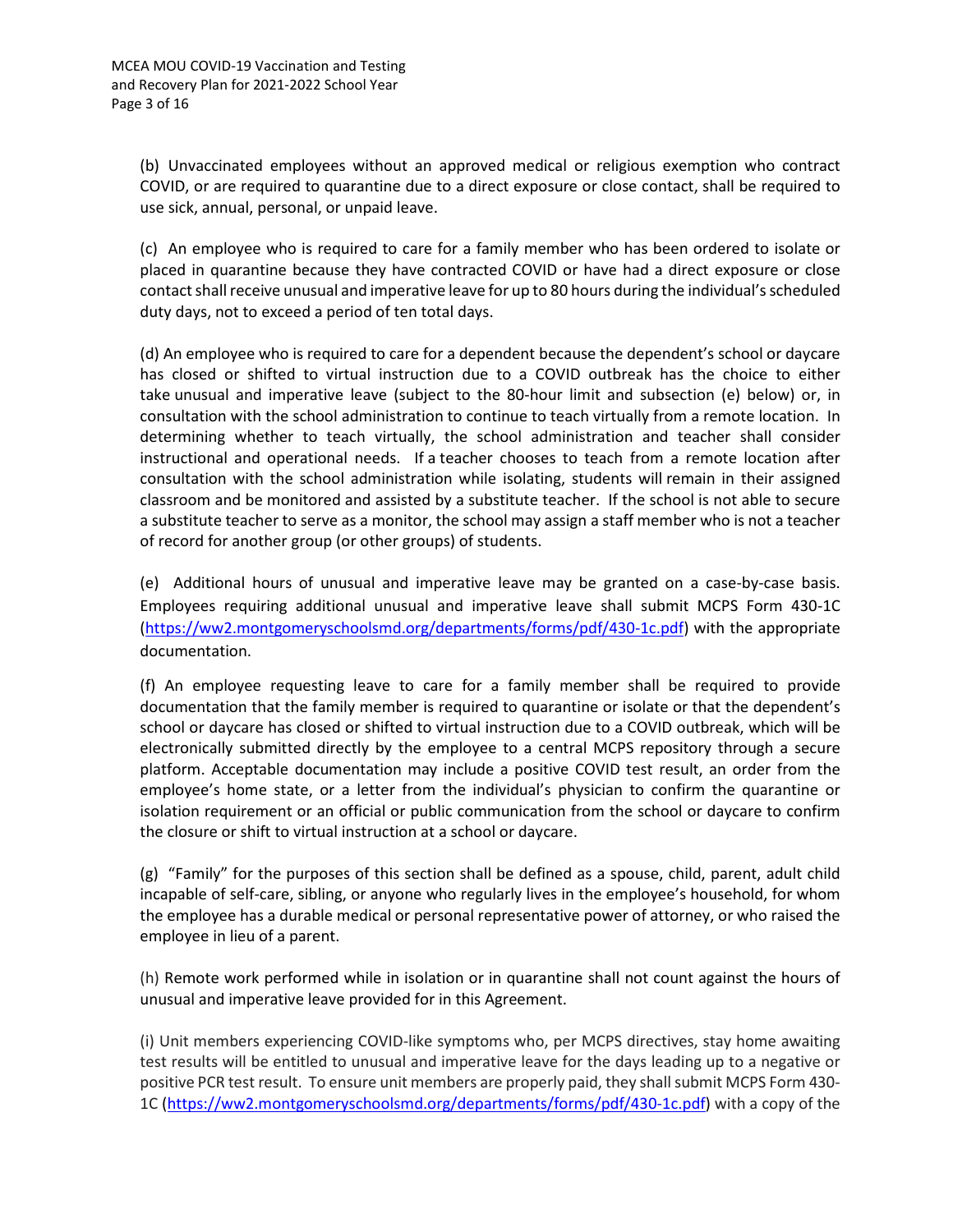PCR test results. MCPS may initially enter that time as sick leave provided that the entry is corrected to reflect unusual and imperative leave and the used sick leave is restored to the unit members sick leave balance.

- (9) Vaccinated unit members who have a close contact with a known COVID-19 positive individual are recommended to be tested as per the CDC guidelines. Such individuals will be able to test either at their work site or, if their work site is not providing testing within the CDC's recommended window, will be given two (2) hours of unusual and imperative leave to be tested off-site. Unit members may also choose to be tested off-site during off-duty hours, but will not receive unusual and imperative leave if they do so.
- (10)Effective August 30, 2021, new hires or rehires must present documentation of a completed COVID-19 vaccination series to the Board prior to their orientation date prior to starting employment or submit to regular asymptomatic testing in accordance with paragraph 4 of the agreement.
- (11)The Board commits to continuing all COVID-19 mitigation measures as recommended by the CDC and as required by the State of Maryland, the Montgomery County Board of Health, and the Montgomery County Department of Health and Human Services, including but not limited to screening, testing, masking, distancing to the extent possible, ventilation, cleaning and disinfection, and proper implementation of quarantine/isolation policies.
- (12)No unit member shall be terminated due to illness or absence as a result of their own personal illness as a result of COVID-19 infection, or while caring for an immediate family member as a result of COVID-19 infection, for any reason, including but not limited to the lack of available leave. In situations where the unit member cannot return to work, procedures in place for short-term, long-term, or other qualifying available leave shall be followed.
- (13)Unit members who choose not to receive the vaccine may resign without prejudice or use any earned annual or personal leave in their accounts. Upon exhaustion of earned leave, employees may take unpaid leave of absence up to June 30, 2022. Unit members may elect to have continued participation in the MCPS employee benefit plan by assuming the full cost of the premiums while on unpaid leave. The unit member must notify OHRD of the election to resign or use leave by no later than November 15, 2021, and may submit a request in writing at least one month before the employee desires to return to the Chief of OHRD to return to their previous position (if leave is taken for less than 60 days) or to a vacancy that OHRD determines the unit member is qualified to fill (if leave is taken for more than 60 days). An unvaccinated unit member who takes leave and then returns must provide proof of vaccination in accordance with this Agreement. In the event the deadline to comply with the vaccine mandate is delayed, the deadline to notify OHRD of the decision to resign or use leave will be extended to the same deadline. Anyone who has already given such notice will be assumed to remain in their position until the first duty day after the delayed deadline, unless the unit member indicates otherwise.
- (14)This agreement shall supersede the Memorandum of Understanding regarding COVID-19 Vaccination and Testing entered into on August 23, 2021.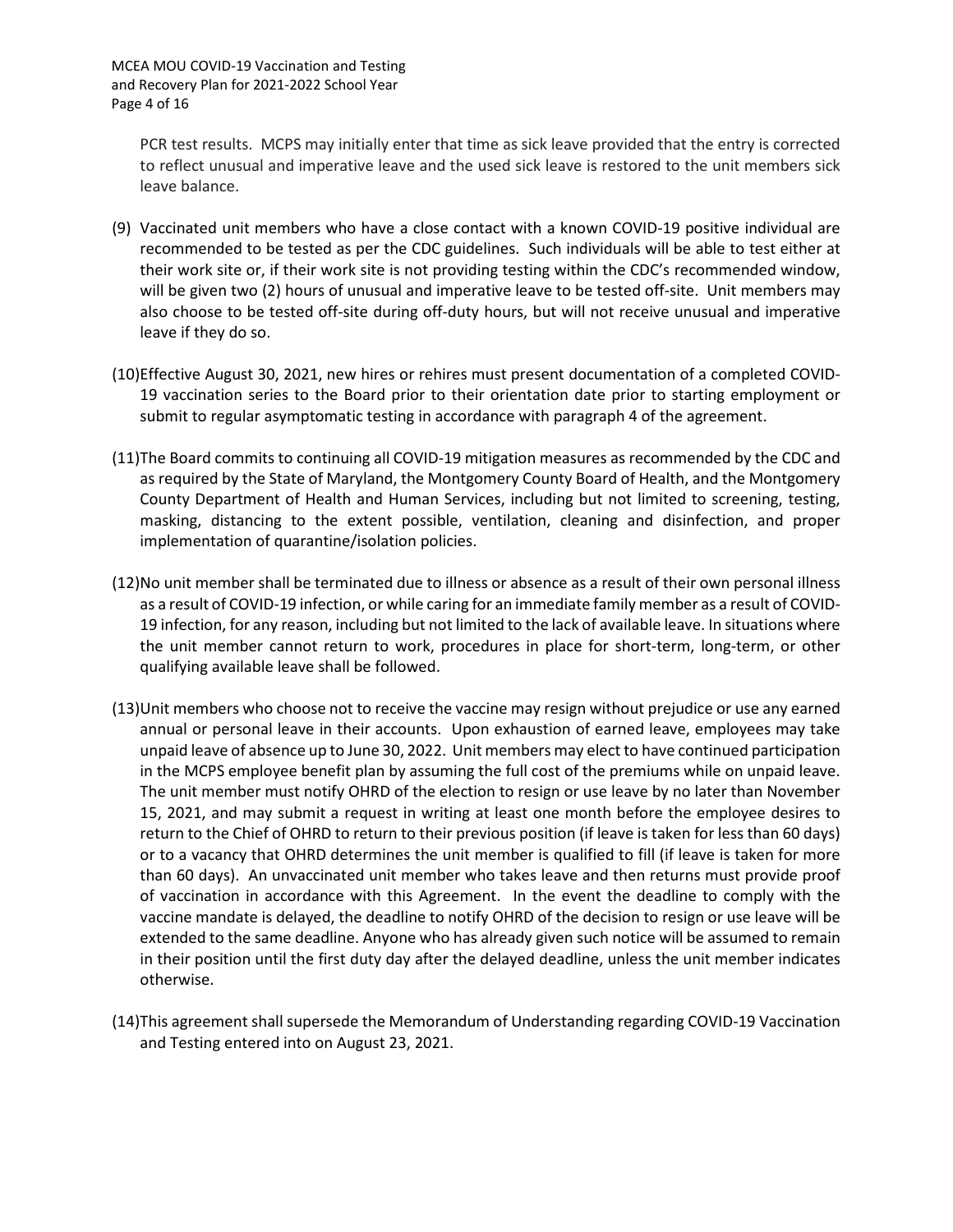MCEA MOU COVID-19 Vaccination and Testing and Recovery Plan for 2021-2022 School Year Page 5 of 16

#### **Recovery Plan**

(15)Virtual and Remote Work/Telework.

- (a) Definitions:
	- (i) *Virtual*: A mode of completing work via a computer or computer network.
	- (ii) *Remote Work/Telework*: Practice of working from an alternate remote work location.
	- (iii) *Appropriate Space*: A physical space in an MCPS facility or a space secured by MCPS for the purposes of work, a meeting, or other event that adheres to safety guidelines as recommended by the CDC and as required by the State of Maryland, the Montgomery County Board of Health, and the Montgomery County Department of Health and Human Services.
- (b) All meetings, whether involving employees working in a teaching or non-teaching space, shall be conducted either in a virtual or hybrid manner with appropriate space made available for those who wish to participate in-person and appropriate access provided for those who wish to participate virtually. MCPS shall not be required to adjust the start of a meeting time to accommodate an employee's need to commute home to virtually attend a meeting.
- (c) All employees participating in a meeting virtually shall do so in a professional manner and will engage appropriately.
- (d) Remote work shall be permitted in accordance with MCPS Regulation GEH-RA, Teleworking, or any successor or amended policy MCPS may implement. If remote work is not feasible or approved, employees may participate in meetings virtually from an MCPS facility and MCPS shall make every reasonable effort to secure an appropriate space from which work can be performed.
- (e) Back-to-School Night (BTSN) shall be offered virtually. Unit members may opt to engage in BTSN from a different location if they do so in a professional manner and engage appropriately.
- (f) Events requiring external non-MCPS guests to be in an MCPS facility shall be conducted either fully virtually or in an outside space, except as outlined below.
	- (i) Parent-Teacher Meetings and IEPs

The default method for holding parent-teacher meetings and IEP meetings shall be virtual. When parents/caregivers do not have access to virtual meetings, the meeting will be held inperson in an appropriate space. Mask-wearing and social distancing guidelines shall be followed.

(ii) Events Where Unit Member Participation is Related to an Essential Function of the Job Description/Job Type

Events that are central to the educational program such as performance events (e.g. plays, choral concerts, band concerts, etc.), should be held outdoors whenever possible. If an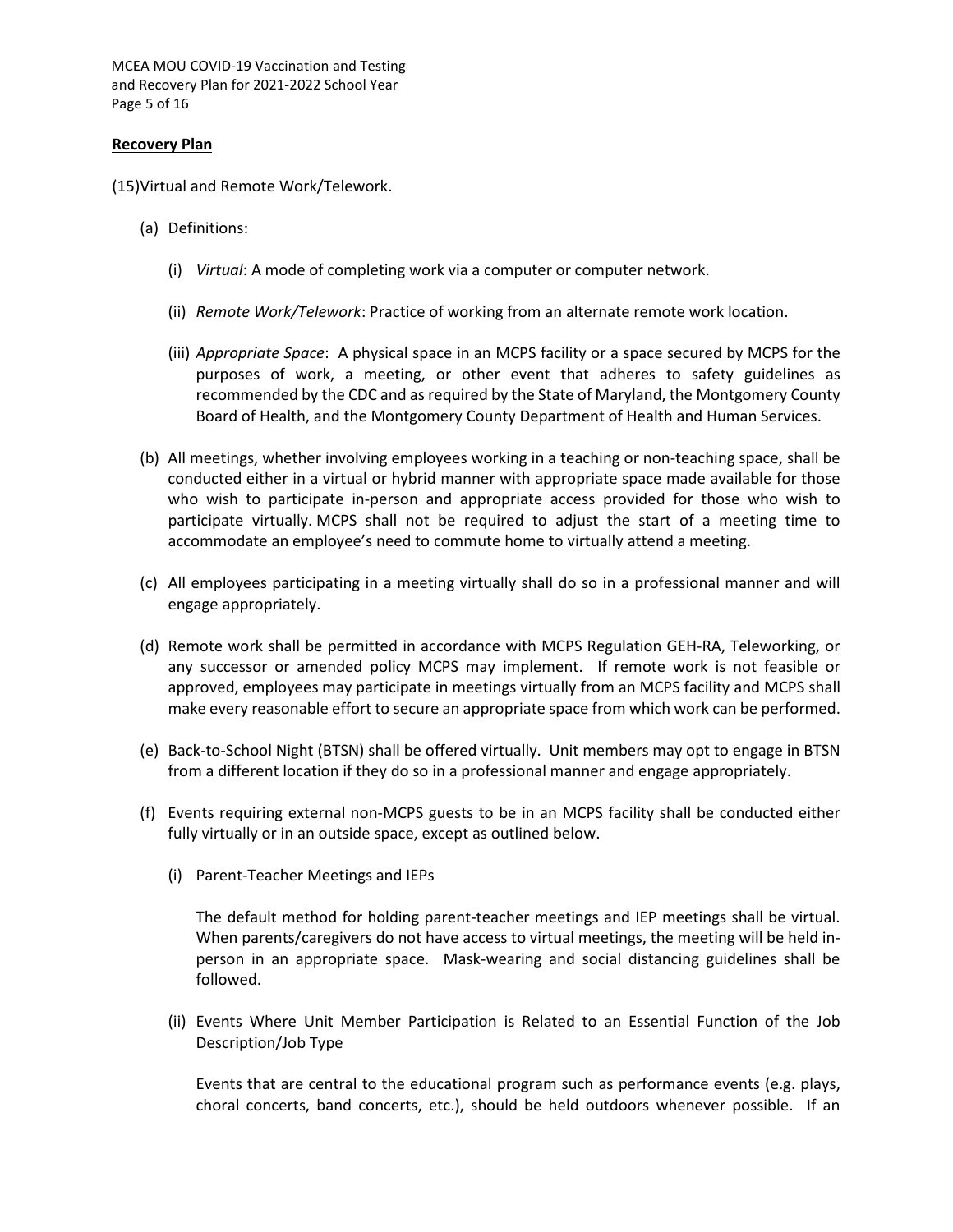outdoor venue is not appropriate or available and the event is held, the unit member shall be expected to attend.

- (iii) Indoor Events Safety Planning
	- (1) If MCPS makes a system-wide/large scale decision that certain types of events are required that may need to be held indoors, the decision on how to hold it, including but not limited to additional mitigation measures, shall be made by the administrator with the site-based safety committee, in consultation with the ILT (if different and/or when appropriate), the affected unit member(s), and the affected school community group.
	- (2) For site-specific events that may need to be held indoors, the decision on how to hold it, including but not limited to additional mitigation measures, shall be made by the administrator with the site-based safety committee, in consultation with the ILT (if different and/or when appropriate), the affected unit member(s), and the affected school community group.
	- (3) Should an unresolved dispute arise, the concerned party may advance the issue to the Department of Labor Relations who will involve the appropriate Union representative(s) and central office administrator(s) in attempting to resolve the dispute. Whenever possible, a meeting will be held within two business days and the matter resolved within three business days. If it is not resolved within the above timeframe, it will be advanced to the Superintendent's designee for resolution.
- (g) Any professional development shall be conducted in a hybrid manner with appropriate space made available for those who wish to participate in-person and appropriate access provided for those who wish to participate virtually, except for professional development trainings that can only be completed in-person (i.e., CPR training, CPI training, etc.), which shall be conducted within an appropriate space.

(16)Additional Mitigation Practices.

All school-sponsored activities shall practice all mitigation measures as recommended by the CDC and as required by the State of Maryland, the Montgomery County Board of Health, and the Montgomery County Department of Health and Human Services, including but not limited to screening, testing, masking, distancing to the extent possible, ventilation, cleaning and disinfection, and proper implementation of quarantine/isolation policies.

(17)External MCPS Facilities/Worksites

- (a) For MCEA unit members who visit homes, and other non-MCPS settings, each work environment is unique.
- (b) If in-person services are to be delivered, all people in the non-MCPS setting, including the client, will practice mitigation measures as recommended by the CDC. These mitigation measures (e.g., social distancing, face shields, gloves, gowns, or masks), will be differentiated to meet the unique instructional and/or operational needs of the students being served, or job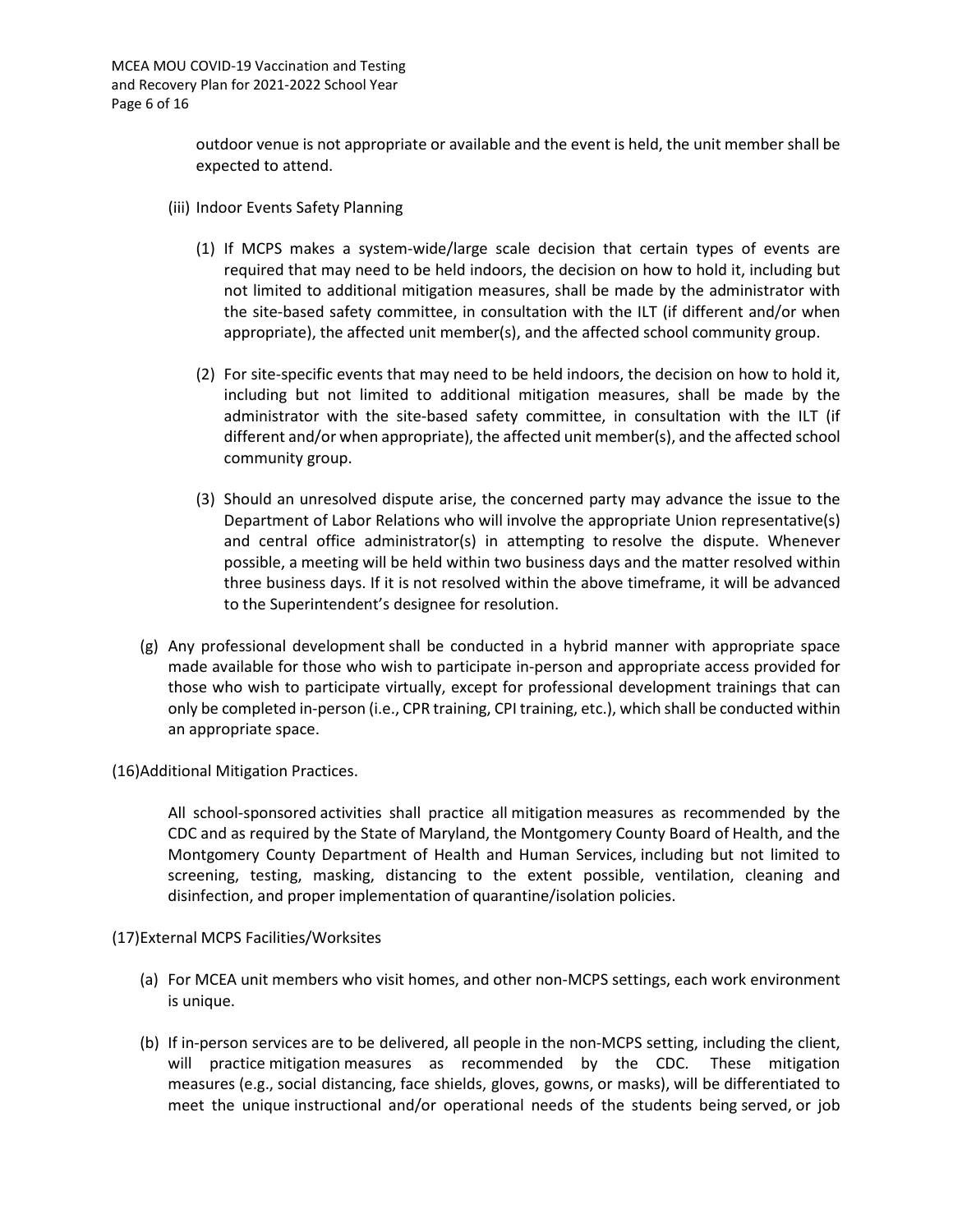duties/responsibilities being performed, and consistent with the CDC and MSDE recommendation.

- (c) If a client and/or anyone in the non-MCPS setting will not commit to the mitigation measures in (5)(b). the following options are available for them to receive services:
	- (i) Outdoor services without a mask. The provider will be responsible for practicing social distancing by sitting within the distance recommended by the CDC guidelines.
	- (ii) Virtual Services
- (d) The parties shall work together to create the process and documentation required to facilitate a client's selection of indoor, outdoor, or virtual services.
- (18)Non-School-Based and 12-Month Unit Members.
	- (a) Non School-Based and 12-month Unit Members assigned to work on curriculum development, professional development, or other school-system projects to support virtual or hybrid learning models may adjust their work schedules as reasonable under the circumstances with the approval of their supervisor. When work extends beyond 40 hours per week the unit member and supervisor may agree on options in writing to flexibly adjust the unit member's schedule. Where practical, volunteers may be sought first to complete this work.
	- (b) Assignments and Workload The parties recognize that providing educational services in the current health crisis may require modifications and adjustments to working hours, tasks, and other aspects of work. Non-school-based and 12-month unit members who are given new assignments out of necessity due to virtual and/or hybrid learning will be given an opportunity to discuss with their supervisor: 1) the assignment requirements, 2) the impacts on their regular workload, 3) and be given guidance on how these demands are to be prioritized. If additional assignments are given, the supervisor and unit member will discuss options for prioritizing completion of the assignments or adjusting the workload of non-school-based and 12-month unit members to reasonably allow work to be completed within the regular work week.
	- (c) MCPS will maintain the current agreement regarding caseload for unit members assigned to the Infants and Toddlers program (MCITP) prior to COVID and will allow MCITP staff to use clientprovided materials for assessment purposes when in the client's home. MCITP bargaining unit members may also request a review of their caseload and schedules if they have workload concerns. Existing collaborative structures shall be used to address programmatic changes that impact the work of unit members.

(19)Quarantine Teaching Procedures

(a) When a teacher must isolate or quarantine, or must care for a family member in quarantine or isolation, but students are able to attend school, the teacher has the choice to either take leave (see above to determine the type of leave indicated), or, in consultation with the school administration to continue to teach virtually from a remote location. In determining whether to teach virtually, the school administration and teacher shall consider instructional and operational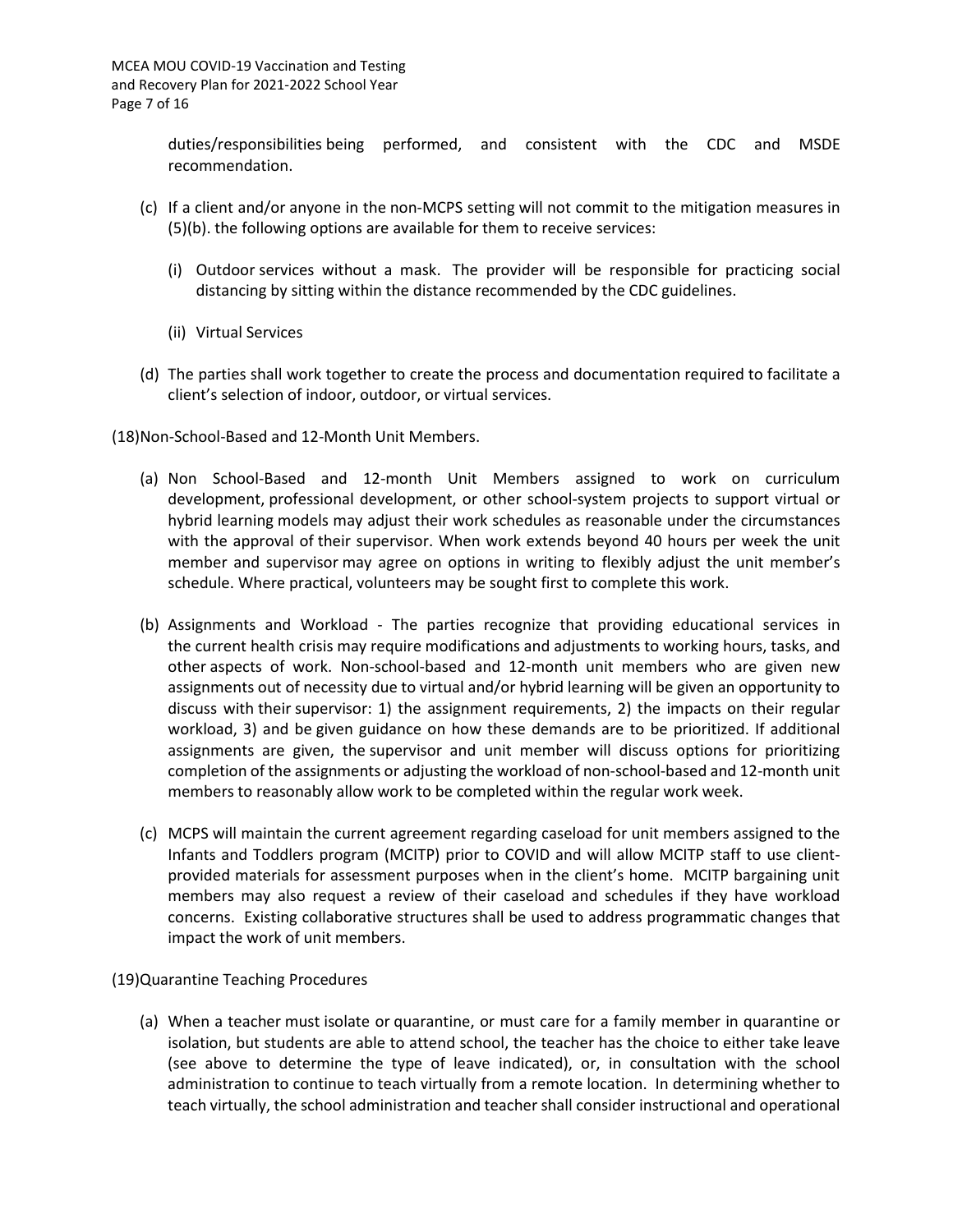needs. If a teacher chooses to teach from a remote location after consultation with the school administration while isolating, students will remain in their assigned classroom and be monitored and assisted by a substitute teacher. If the school is not able to secure a substitute teacher to serve as a monitor, the school may assign a staff member who is not a teacher of record for another group (or other groups) of students.

- (b) When an entire class is quarantined or ordered into isolation and the teacher is not required to isolate or quarantine, instruction will continue through a virtual platform. Unless a special accommodation is made, the teacher will work from their primary work site and shall still be responsible for any regular non-teaching responsibilities. Except as described in (d) or (e), below, the teacher will be given 1 day for planning to prepare for virtual instruction.
- (c) When an entire class and the teacher are required to quarantine or ordered into isolation, instruction will continue through a virtual platform. The teacher has the choice to either take leave (see above to determine the type of leave indicated), or, in consultation with the school administration, to continue to teach virtually from a remote location. If the teacher chooses to teach virtually, except as described in (d) or (e), below, the teacher will be given 1 day for planning to prepare for virtual instruction.
- (d) Where the teacher is responsible for providing instruction to the same students for the majority of the school day, the planning day shall include at least a 30-minute morning virtual meeting with the students and a 30-minute afternoon virtual meeting with the students. Teachers are also encouraged, but not required, to have a virtual, asynchronous plan for the remainder of the student day. The ILT shall prepare a school virtual contingency plan that must include the aforementioned 30-minute meetings.
- (e) Where the teacher is not responsible for providing instruction to the same students for the majority of the school day, the instruction for each period shall be conducted asynchronously using Canvas or another virtual platform for distribution of instruction to the students and the teacher shall be available to connect with the students at designated times, but for no less than a total of 45 minutes, which may be divided into two segments as needed.
- (f) Teachers shall not be required to teach simultaneously in person and virtually. In an elementary homeroom section, if a student or students require virtual instruction, the affected team will decide how to address the situation so that all teachers are teaching exclusively either virtually or in-person. In a secondary general education classroom, if a student or students require virtual instruction, the affected department will decide how to address the situation so that all teachers are teaching exclusively either virtually or in-person.
- (g) When an itinerant staff must isolate or quarantine, but students are able to attend school, the staff has the choice to continue to provide service virtually from a remote location or take leave. (See above to determine the type of leave indicated.) If staff choose to deliver services from a remote location while isolating, students will receive services in the classroom/location typically utilized for their services and be monitored by a substitute teacher. If no substitute teacher is identified to serve as a monitor, the school may assign a staff member who is not a teacher of record for another group (or other groups) of students.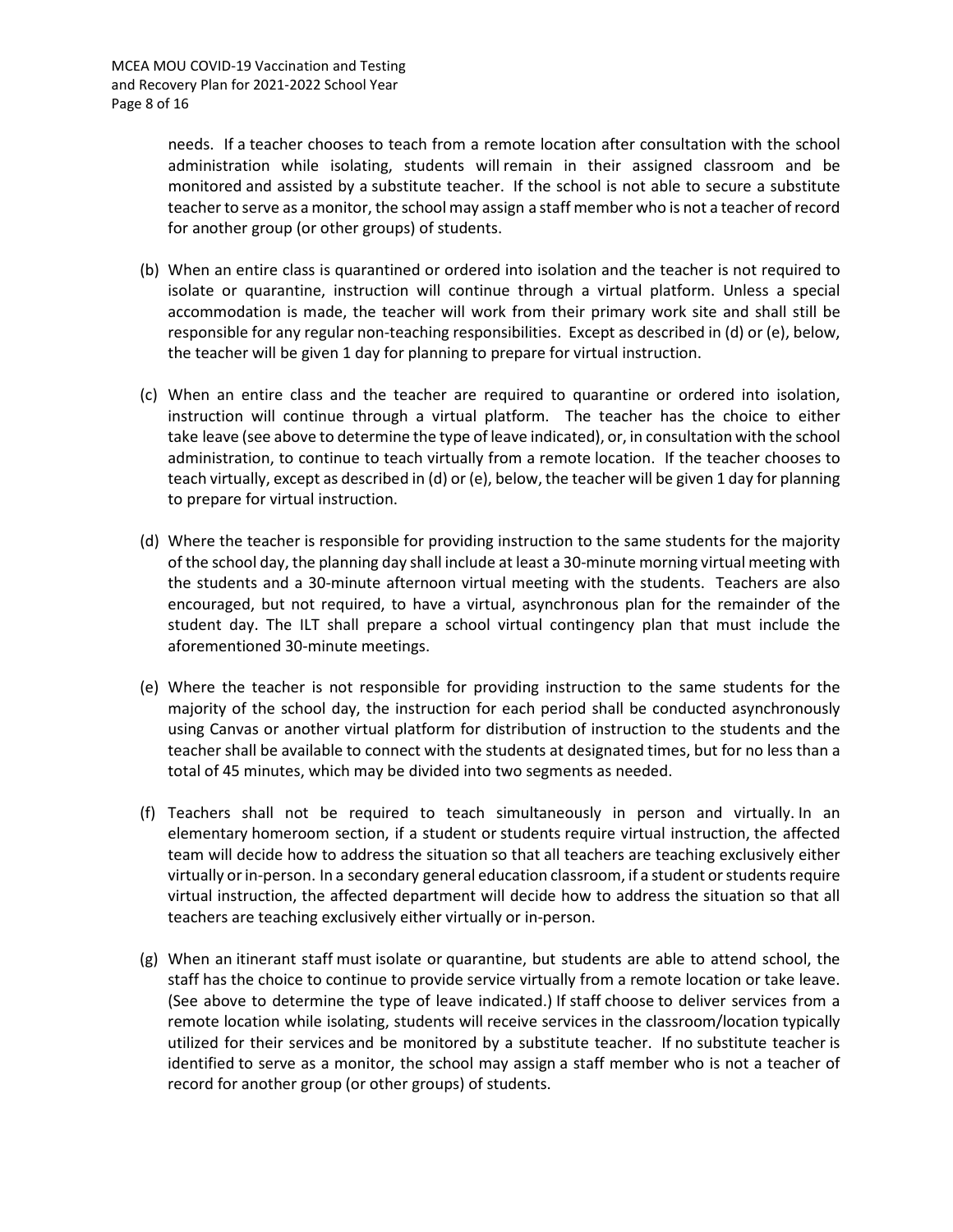- (h) When a staff member who provides home-based services must isolate or quarantine, but clients/students are able to receive services, the staff has the choice to continue to provide service virtually from a remote location or take leave. (See above to determine the type of leave indicated.)
- (21)In the event of a switch to a system-wide or whole school hybrid model due to a COVID-19 outbreak, the affected unit members will be given one (1) day of planning time to prepare materials. No less than twenty percent (20%) of the planning time, but no more than thirty percent (30%) of the planning time, will be for collaborative planning, unless otherwise agreed by the team to exceed thirty percent (30%). The remainder of the time will be spent for individual unit member planning.
- (22)In some cases, it may be necessary to seek volunteer elementary homeroom teachers to serve on special assignment in the virtual academy. Combining in-person classes for this purpose will be limited to a combined in-person class total of no more than 85% of the recommended class enrollment, per MCPS guidelines, rounded up to the nearest whole number. The teacher on special assignment shall maintain their school assignment and seniority. The teacher will be required to fulfill the same nonclassroom duties as prior to the special assignment (e.g. hallway duty, bus duty, etc.). Teachers on special assignment to the virtual academy will attend staff meetings and collaborative planning meetings with the virtual academy rather than at their worksite.
- (23)Part-time unit members who are available to provide coverage and/or class support at times that are outside their regularly assigned workday will be compensated at the hourly substitute rate for the time that they provide such additional coverage/support.
- (24)(a) No MCPS bargaining unit member will be required to handle used COVID-19 testing/bio-hazard materials or provide coverage for a school health suite or for the COVID-19 isolation room, except for true emergency situations.
	- (b) The designated school health services professional will escort students displaying COVID-like symptoms to the triage room except for true emergency situations. In the event health professionals are not available and the student is unable to independently report to the triage room, a staff member (on a rotational basis when possible) may be called upon to supervise the student to the destination. This can safely occur maintaining physical distancing, mask wearing and other safety measures.
	- (c) An emergency situation is defined as an unplanned and unavoidable occurrence. For example, lunch and bathroom breaks for techs and nurses would not be considered an emergency situation.
- (25)All unit members shall comply with the MCPS guidelines on face covering as announced on August 7, 2021. MCPS shall:
	- (a) Maintain a supply of face coverings and replace coverings when they become worn or need to be cleaned.
	- (b) Provide all visitors entering the building with a disposable mask, if they do not have one.
	- (c) Train staff and students on how to use, safely store, and when and how to clean or replace PPE.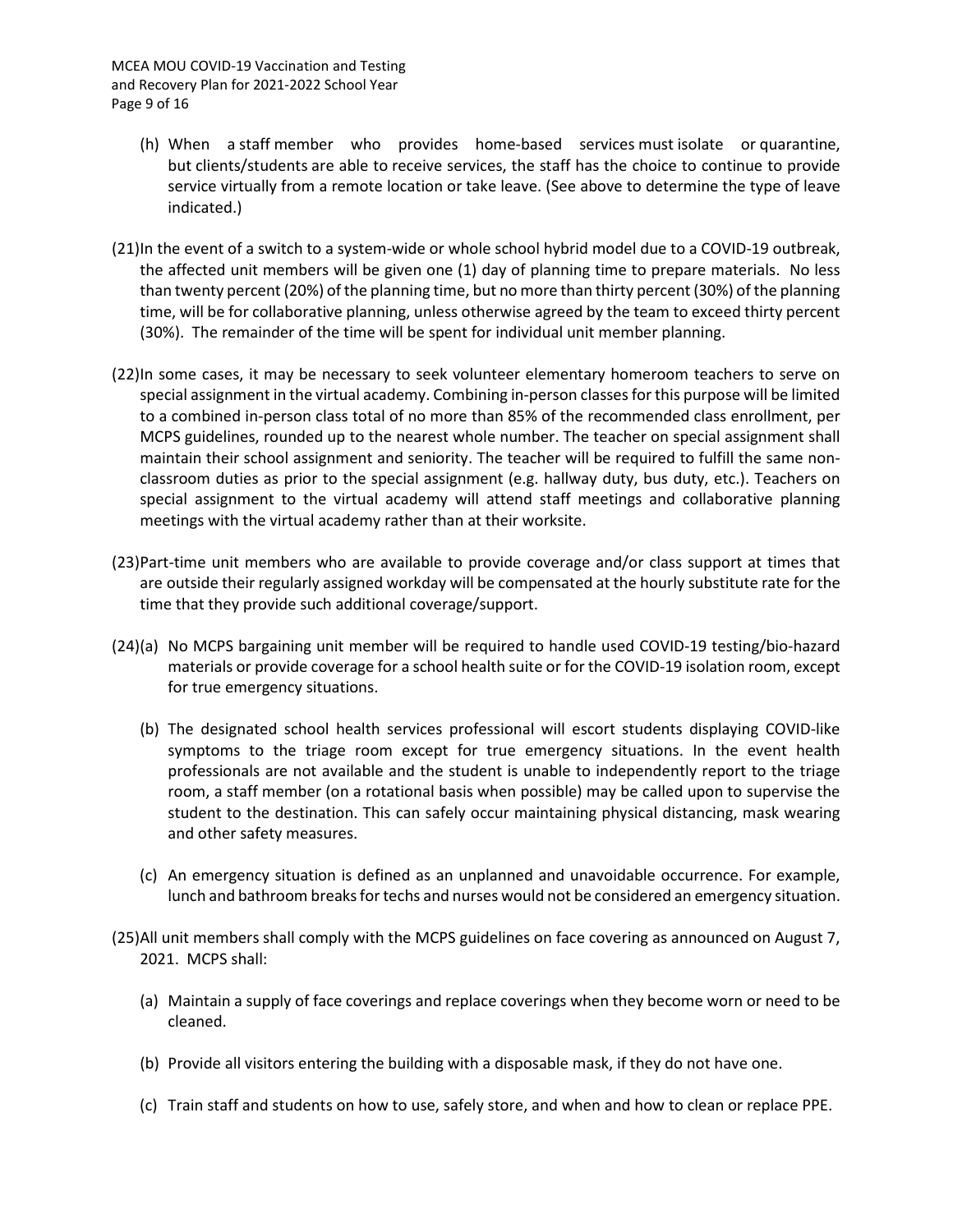(d) Maintain and distribute a supply of face coverings for clients and families of itinerant employees.

In the event MCPS wishes to amend their guidelines on face covering to be more stringent than the guidelines set by the CDC, State of Maryland, and/or Montgomery County Government, MCPS and MCEA shall meet to negotiate the impacts. Notwithstanding this obligation to meet, MCPS may amend the August 7, 2021 guidelines to remain consistent with the guidelines set by the CDC, State of Maryland, and/or Montgomery County Government.

- (26)MCPS will continue to provide COVID-19 updates and information into a single COVID-19 related portal. MCPS will share the link in the bi-weekly ERSC ePaystub notification.
- (27)Open/Close Status for Individual Worksites MCPS will inform the Maryland Department of Health, MSDE, and Montgomery County Department of Health and Human Services when multiple unrelated positive cases are confirmed in a building. Any decision to close schools and worksites will be made by the State and County Departments of Health. Decisions to return a school, program and/or the system to virtual learning would occur through coordination with the Maryland Department of Health, The Montgomery County Department of Health, and in accordance with local, state, and national guidelines.
- (28)For the purposes of contact tracing, upon arrival to any MCPS facility or building, all individuals and employees shall be required to sign in.
- (29)There shall be a designated administrator to serve as a point of contact for employees to self-report if they have symptoms of coronavirus, have been diagnosed with coronavirus, are waiting for test results, or were exposed to someone with coronavirus within the last 14 days.
- (30)MCPS agrees that if a person with a confirmed case of COVID-19 has entered a school, MCPS will follow the directives of the DHHS in regard to mitigation measures, staff quarantine and communication to the school community, including staff.
- (31)MCPS will be responsible for the development of a best practices and procedures document related to COVID issues. Furthermore, MCPS will provide the resources and training to ensure that all work done at MCPS can be performed safely and are consistent with the level of risk to exposure to the COVID-19 virus. MCPS will ensure that all PPE provided:
	- (a) meets the CDC, OSHA, and MOSH guidelines and standards for use in schools,
	- (b) is distributed to worksites in unopened packaging, clean, and without contamination to ensure the health and safety of all staff,
	- (c) is provided to each individual staff member so there is no sharing of PPE equipment,
	- (d) is inclusive of appropriate PPE, differentiated to meet the unique instructional and/or operational needs of the students being served or job duties/responsibilities (i.e., face shields, gloves, gowns or masks), and consistent with the CDC and MSDE recommendations,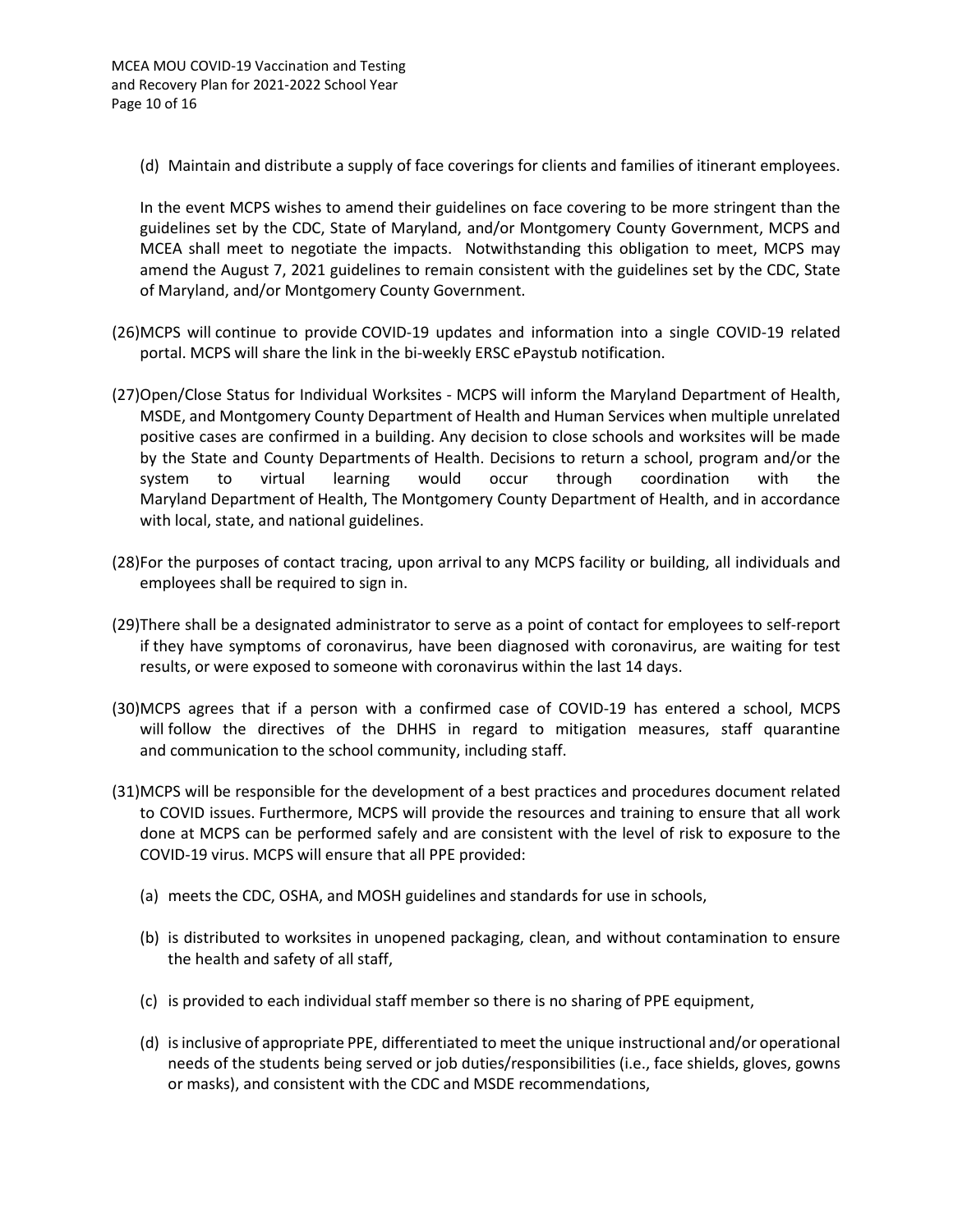- (e) is without rotation and will be replaced when damaged or destroyed,
- (f) is inclusive of sufficient soap and hand sanitizer stations at worksites, and
- (g) is inclusive of disposable disinfecting wipes and other necessary cleaning materials.
- (32)MCPS will address workspace and office conditions by implementing a combination of risk mitigation approaches in accordance with the most updated version of the CDC "Health & Safety Guide: Operation Procedures, Guidelines, and Best Practices," the "Maryland K-12 School and Childcare COVID Guidance" and Guidance from the Chief Health Officer of Montgomery County Maryland guidelines for schools reopening as appropriate. These approaches may include but are not limited to strategies such as maximizing ventilation and increasing filtration, modifying operations to maximize social distancing, and/or modifying/adjusting seats, furniture, and workstations to increase physical separation. This may include modifications or adjustments in subject areas such as band, chorus, and physical education, where local administration will work with the teacher(s) and other appropriate parties to minimize risk of infection.
- (33)HVAC Mitigations (Office Locations and Space)
	- (a) Office space occupancy density is significantly lower than that of our school buildings. While MCPS is taking steps to improve ventilation and filtration systems in offices, the primary air system approach is to maintain or increase ventilation rates at current design, increase filter efficiencies to the greatest extent possible, and most importantly, minimize occupants. In collaboration with the site-based safety committees and to ensure that appropriate and reasonable mitigation measures are in place to accommodate safe office space occupancy, MCPS will review specific office situations with building administrators. It is recognized that mitigation actions will be customized based on the needs at each individual location.
	- (b) Mitigation measures may include one or more of the following strategies:
		- i) Decrease occupancy in areas where outdoor ventilation cannot be increased.
		- ii) Increase air filtration to as high as possible without significantly reducing design airflow.
		- iii) Increase airflow to occupied spaces when possible.
		- iv) Check filters to ensure they are within their service life and appropriately installed.
		- v) Operate the HVAC system at maximum outside airflow for 2 hours before and after the building is occupied.
- (34)HVAC Mitigations (Student-Occupied Spaces)

MCPS shall address ventilation and filtration systems to maximize/enhance indoor air quality standards within each teaching space. In doing so, the Board shall consider or address the following areas:

- (a) Review each building and each HVAC system from maximizing ventilation and increasing filtration within existing systems.
- (b) Improve central air and teaching space filtration in existing systems where possible.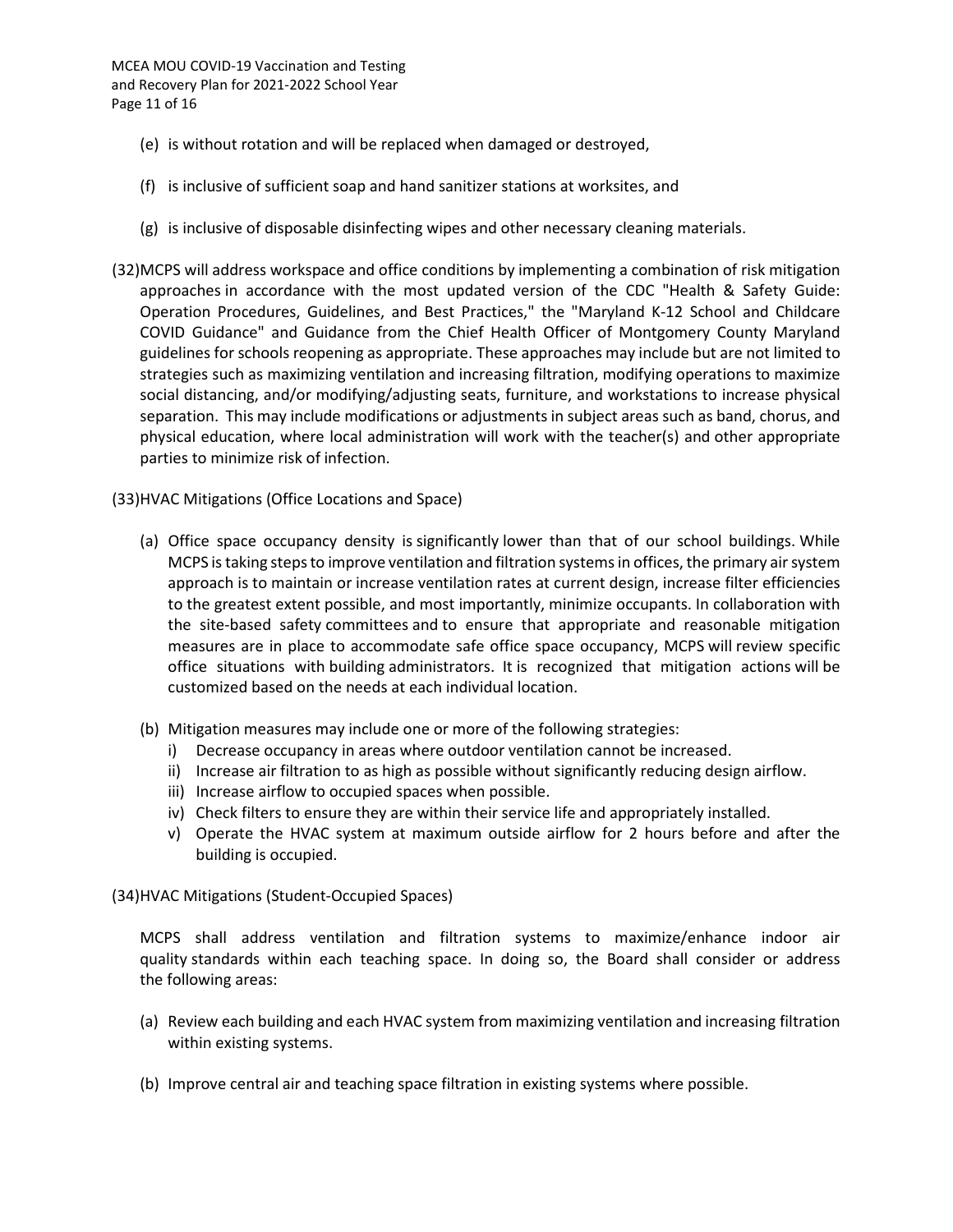- (c) Consider running the HVAC system at maximum outside airflow for 2 hours before and after a building or school is occupied.
- (d) Use of portable high efficiency particulate air (HEPA) fan/filtration systems to enhance air cleaning.
- (e) Modify the control system to maximize and modify air flow.
- (f) Consider possible or partial building closures, when equipment is not functioning as intended.
- (35)Without disclosing the name(s) of individuals, or any protected information, employees shall be kept informed of any reported cases of COVID 19 among employees and/or students at their respective worksites and whether the employees had potential exposure as determined through contact tracing.
- (36)Employees who reasonably believe that their health and safety is in jeopardy should report their concerns to their supervisor. Nothing in this Agreement will interfere with an employee's statutory rights guaranteed under the Maryland Occupational Safety and Health ("MOSH") and Occupational Safety and Health Act ("OSHA") in the event the employee believes the Board has failed to maintain a safe and healthy working environment. Both parties are interested in having situations where the spread of COVID is a risk to be reported promptly.
- (37)Site Based Safety Committees
	- (a) MCPS agrees to the identification of site-based safety committees at all MCPS work sites, including non-school based sites, to provide guidance and support to practices necessary to minimize risk to employees and students.
	- (b) The parties (MCPS and the three employee unions) further agree to work collaboratively to define the specifics of the membership, scope of work and operating expectations of this committee. Membership may vary from site to site; however, it is imperative that it is inclusive of representation from all applicable bargaining units chosen by the unit employees at the site. An existing decision-making group may be used for this purpose and may be expanded through addition of up to three representatives of a bargaining unit not already having that many members of the group for consideration of safety committee issues.
	- (c) Such specifics shall be jointly determined by the parties beginning upon ratification of this MOU.
	- (d) Should an unresolved dispute arise within a site-based safety committee the concerned party may advance the issue to the Department of Labor Relations who will involve the appropriate Union representative(s) and central office administrator(s) in attempting to resolve the dispute. Whenever possible, a meeting will be held within two business days and the matter resolved within three business days. If it is not resolved within the above timeframe, it will be advanced to the Superintendent's designee for resolution in collaboration with the unions.
- (38)The provisions of this MOU shall only be in effect for the durations set forth above. They are not intended by the parties to become a part of their current collective bargaining agreements. The provisions of this MOU reflect agreements that have been reached by the parties as a result of unique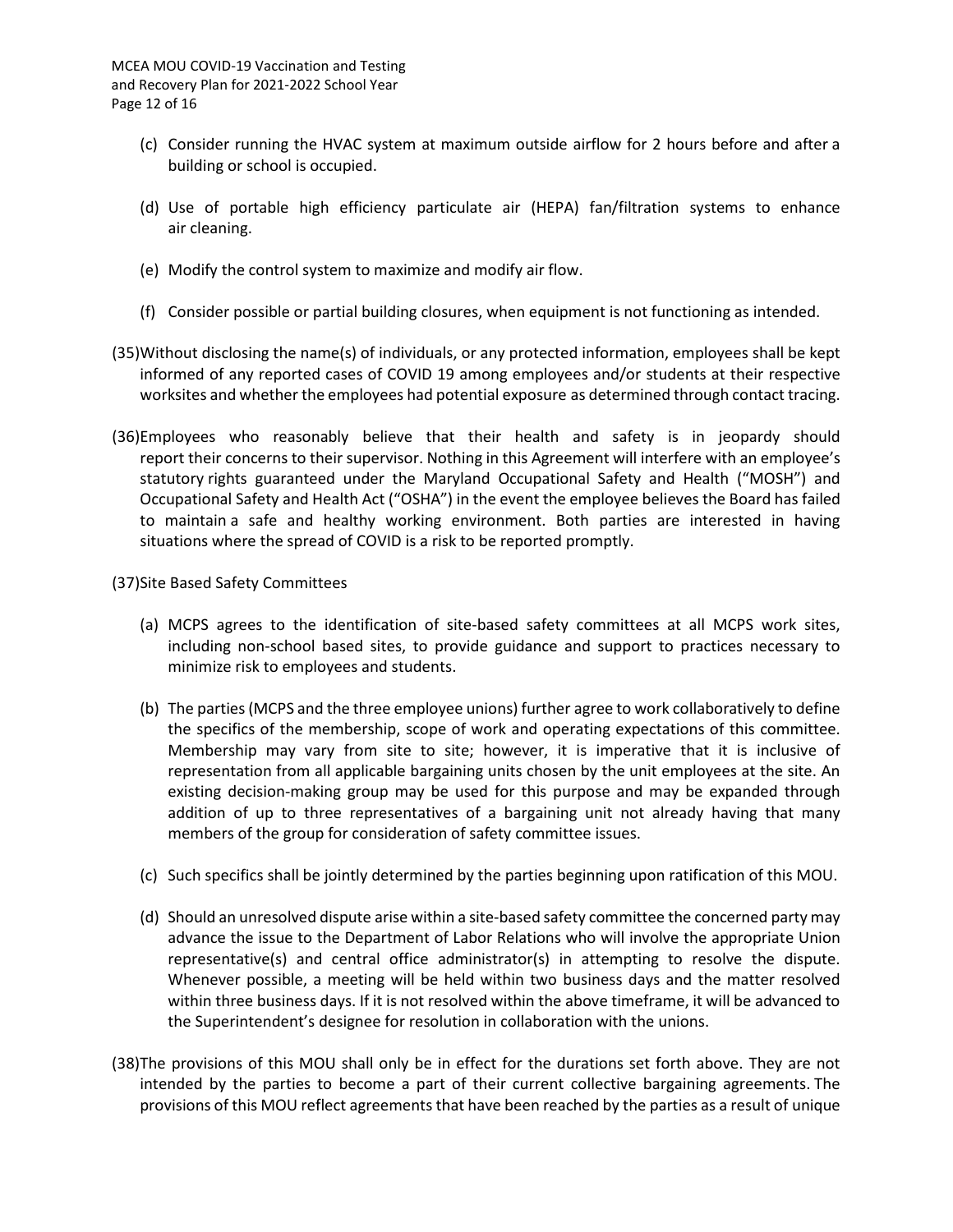and temporary circumstances and will not be regarded by either party as constituting past practice or setting precedents for any other purpose.

- (39)Except as otherwise expressly stated in this MOU, all provisions of the current collective bargaining agreement between the parties shall continue in effect during the period that all or any portion of this MOU remains in effect.
- (40)Any disputes regarding the provisions of this MOU shall be subject to the grievance and arbitration provisions set forth in the current collective bargaining agreements between the parties.
- (41)MCPS and MCEA shall meet at the end of each school quarter or upon request of either party to review the terms of this MOU.
- (42)In the event a change is necessary in order to address the COVID pandemic (e.g., variants), and this agreement does not already address the relevant change, the parties agree to meet to negotiate the impacts of the new change.

#### **Workload**

#### (43) **Class Coverage.**

- (a) Educators who lose or voluntarily give up any portion of their assigned planning time during their regular work schedule at their assigned locations to provide coverage shall be eligible for compensation at the agreed upon flat rate of fifty-five dollars (\$55.00) per hour or portion thereof. Educators shall be paid this amount for any portion of their planning time that may be used to provide coverage.
- (b) Educators who do not have a full course load (e.g. math content coaches, reading specialists, MYP coordinator, staff development teachers, etc.), who lose or voluntarily give up any portion of their normally assigned work schedule at their assigned locations to provide coverage shall be eligible for compensation at the agreed upon flat rate of fifty-five dollars (\$55.00) for any hour or portion thereof spent on coverage.
- (c) Educators who must provide coverage for portions of classes or whole classes reassigned to their supervision while they are teaching shall be eligible for compensation at the agreed upon flat rate of fifty-five dollars (\$55.00) per hour or portion thereof.
- (d) Staff who volunteer shall be called upon first to provide coverage. If after every effort is made to secure a volunteer, no volunteer is available, the supervisor may assign coverage duties. MCPS shall make every effort to distribute these duties equitably.
- (e) The coverage rates of pay are retroactive to December 10, 2021. All represented employees under paragraph 43(a) who substituted/provided coverage and who submitted an Authorization Form: Emergency Class Coverage Program – Teachers (MCPS Form 430-10M) will be eligible for retroactive pay. All represented employees under paragraph 43(b) or 43(c) who are able to provide documentation (e.g., evidentiary email, time sheet, text message request and response,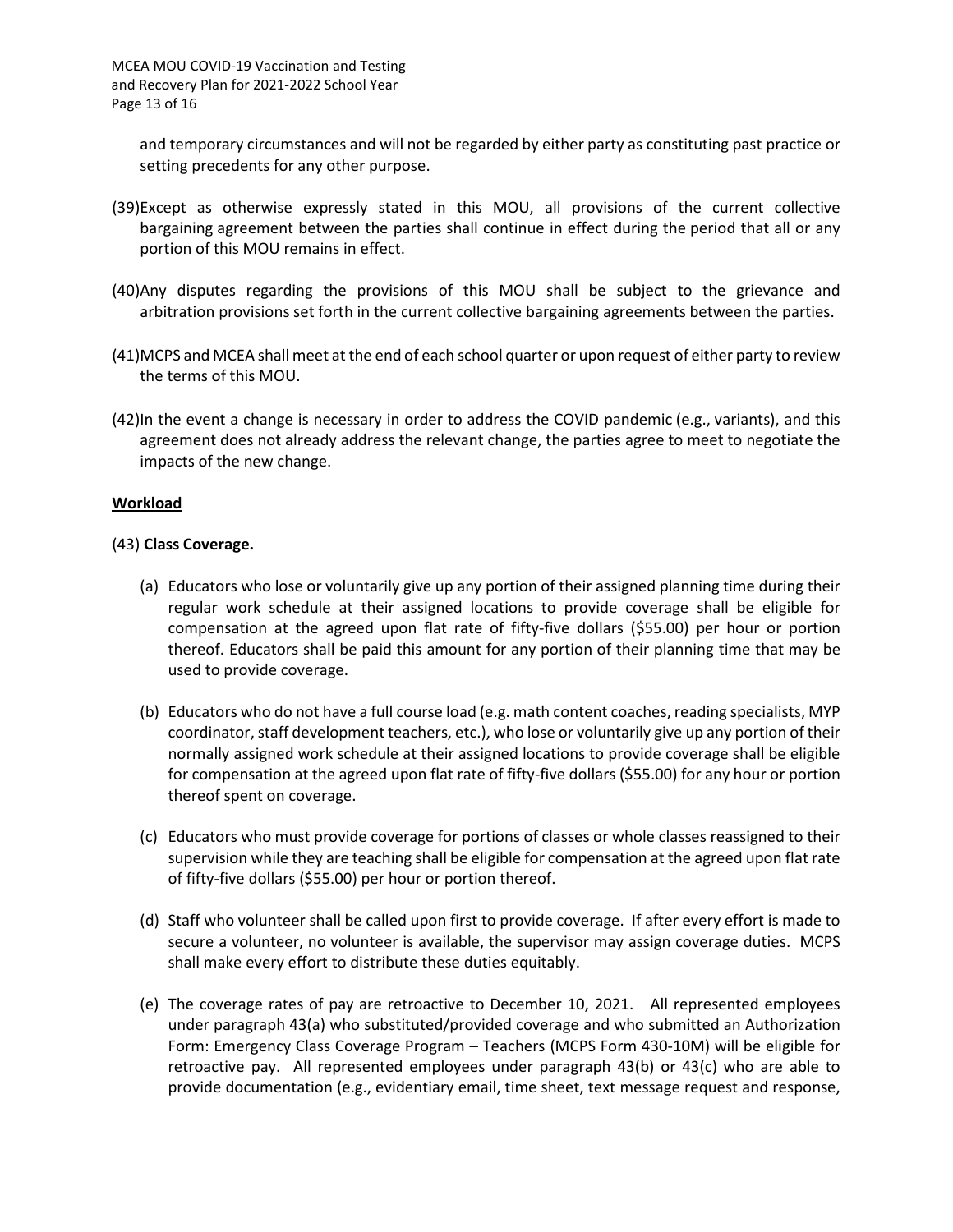MCPS Form 430-10M, or other official communication) that coverage was provided will be eligible for retroactive pay.

- (f) The parties will finalize a process for tracking the work outlined in 43(b) and 43(c) within twenty (20) duty days of the signing of the agreement, which will include the submission of supporting documentation, verification by a supervisor, and a deadline by which the submission must be made.
- (g) Retro payments will be included in payroll no later than 3 pay periods after the execution of this MOU.

### (44) **Grading.**

- (a) In the event MCPS allows for students to submit late work, for the submission of quarterly grades, teachers will be provided until 5:00pm on Monday following the scheduled grade submission deadline to complete their review of the student's late work.
- (b) For the remainder 2021-2022 school year, elementary learning skills grades shall be reported based on a homeroom teacher's observations throughout the quarter, provided that the teacher will be able to justify and support the assessment if questioned by a parent or their supervisor. Students with disabilities receiving services in the general education setting will be assessed by the homeroom teacher; students with disabilities participating in self-contained classes will receive a grade in the area of learning skills by the special education teacher / the teacher of record.
- (45) **Work-Life Balance**. 12-month unit members received five (5) days during the winter break and will receive two (2) days during the spring break as paid holidays. 10-month unit members shall receive 4 additional personal days and there will be no professional development requirement on February 1, 2022, which is designated as a professional day in the MCPS calendar.
- (46) **Missed Duty-Free Lunch.** Educators losing any portion of their duty-free lunch for required coverage, and who are unable to take a 30-minute lunch period at another time during their regular work schedule at their assigned locations, shall be paid a flat rate of fifty-five dollars (\$55.00) if the educator is providing classroom coverage or thirty dollars (\$30.00) if the educator is providing non-class coverage (e.g. student lunch, recess).

### (47) **Compensatory Services Review.**

a. MCEA represented educators who are case managers and who review data after regular duty hours in order to make determinations for compensatory education/recovery services for children and students with an IEP or IFSP in MCPS or MCITP during the 2020-2021 during the 2020-2021 school year and are currently enrolled for the 2021-2022 school year shall be compensated at the flat rate of fifty-five dollars (\$55.00) per hour. For the purposes of this section, educators will be paid for 2.5 hours per case to complete the mandatory documentation, contingent upon the completion of all CRS discussions by February 28, 2022.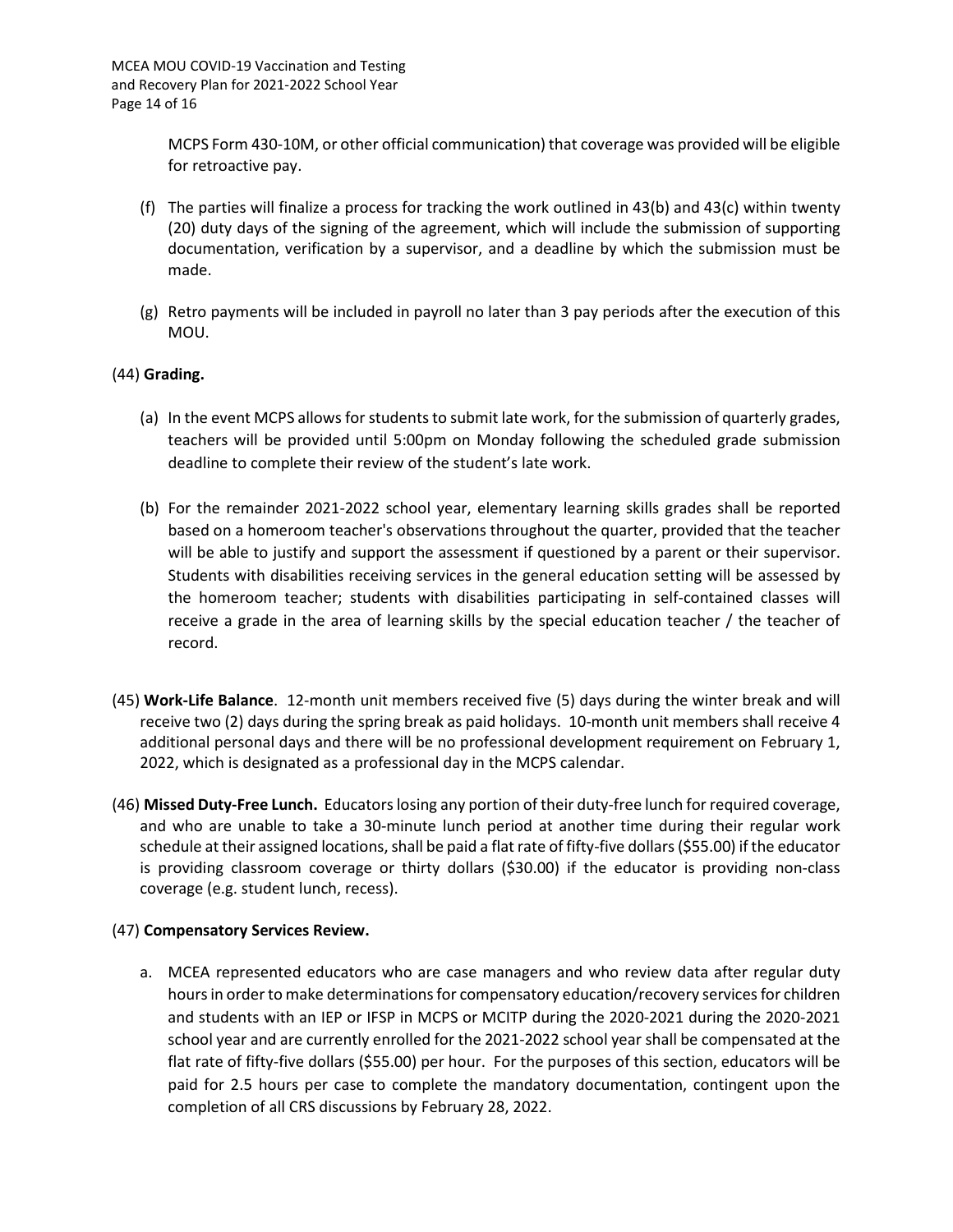- b. Educators include special educators, related service providers (speech language pathologists, occupational therapists, physical therapists, DDH Interpreters), IEP Chairs, department chairs, teachers of the visually impaired, teachers of the deaf/hard of hearing, school counselors, school psychologists, all providers listed on the IEP for services and supports.
- c. Compensation shall be for work performed after normal duty hours. The parties will finalize a process for tracking this work within ten (10) duty days of the signing of the agreement.
- d. The number of cases for which an educator shall be compensated shall be based upon the results of a survey by MCPS to verify the number of compensatory services reviews conducted by the responding educator beginning on September 11, 2021.
- (48)**Time for Planning.** On March 24, 2022 and May 18, 2022, which were designated by the Board of Education as early release days, there will be no professional development or meetings planned for teachers. MCEA unit members will be able to use the time at their discretion for professional needs. Unit members will not be required to be on site.

THE REMAINDER OF THIS PAGE INTENTIONALLY LEFT BLANK